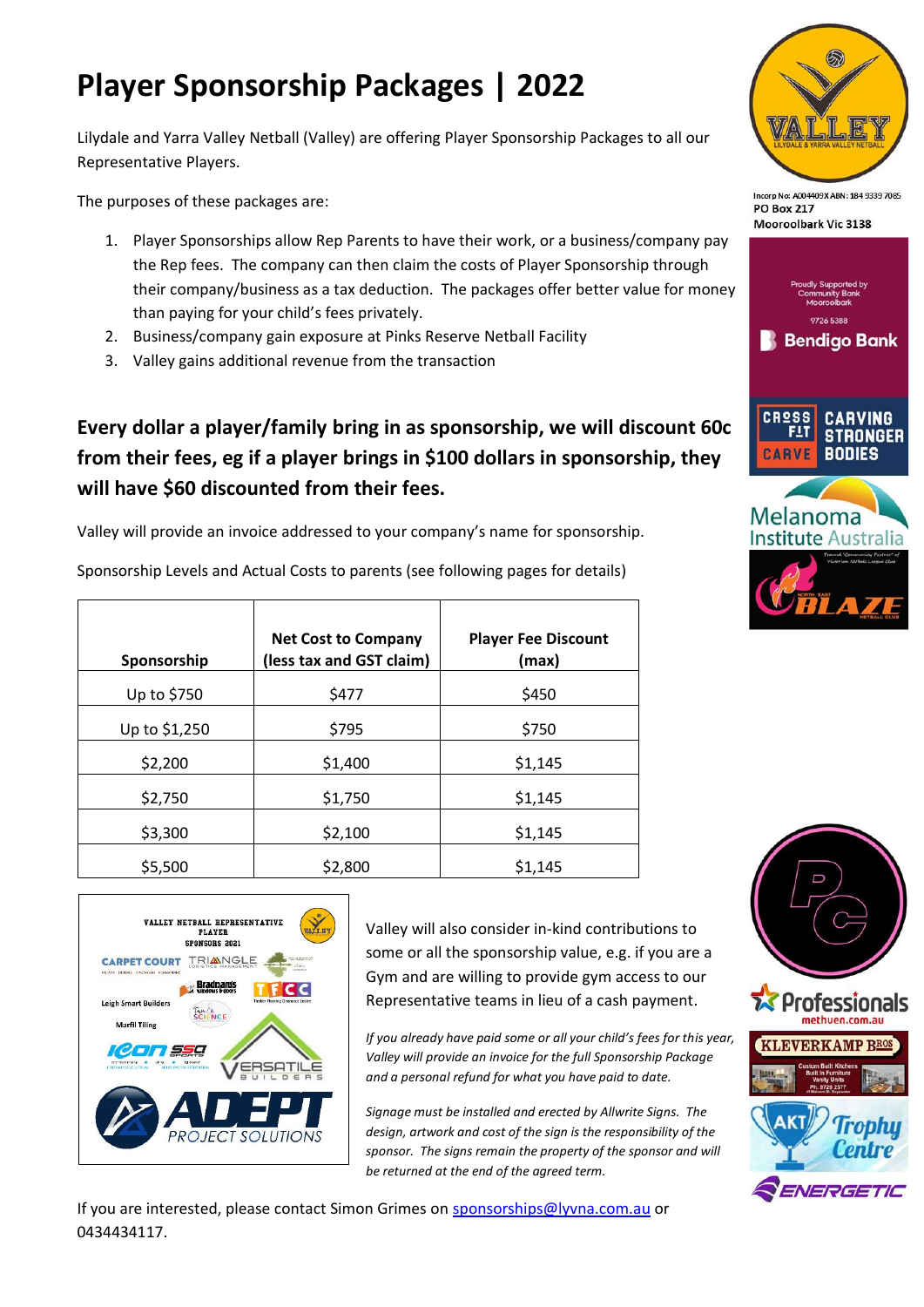#### **Sponsorship Levels**

#### **Up to \$750**

- 1. Name of player and company listed on fence (approx. 400X250) near court 1&2 at Pinks Reserve Netball Facility with exposure to 5000 Saturday attendees as well as club training 5 nights a week.
- 2. Name of player and company listed and redirection links to your website via our website www.lyvna.com.au. Our website receives over 50,000-page hits per month.

Estimated actual cost

| Sponsorship | <b>Net Cost</b><br>(less tax and<br><b>GST claim)</b> | <b>Player Fee</b><br><b>Discount</b><br>(max) |
|-------------|-------------------------------------------------------|-----------------------------------------------|
| \$750       | S477                                                  | \$450                                         |

#### **Up to \$1,250**

- 1. Prominent display of players name and company logo on fence (approx. 900X400) near court 1&2 at Pinks Reserve Netball Facility with exposure to 5000 Saturday attendees as well as club training 5 nights a week.
- 2. Display of players name and company logo and redirection links to your website via our website www.lyvna.com.au. Our website receives over 50,000-page hits per month.

| Sponsorship | <b>Net Cost</b><br>(less tax and<br><b>GST claim)</b> | <b>Player Fee</b><br><b>Discount</b><br>(max) |
|-------------|-------------------------------------------------------|-----------------------------------------------|
| \$1,250     | \$795                                                 | \$750                                         |

### **\$2,200 SILVER SPONSORSHIP LEVEL**

Estimated actual cost

Estimated actual cost

- 1. Prominent display of your corporate sign (approx 2400x1000) at Pinks Reserve Netball Facility with exposure to 5000 Saturday attendees as well as club training 5 nights a week.
- 2. Prominent display of your corporate logo and redirection links to your website via our website homepage www.lyvna.com.au. Our website receives over 50,000 page hits per month.
- 3. Forwarding of your flyers/emails/promotions to all our clubs and members throughout the year via emails, website and Facebook as well as handing them out and announcing them on Saturdays.
- 4. Valley Netball will grant exclusive sponsorship rights in your field and will grant first option to renew the sponsorship in subsequent years.

| Sponsorship | <b>Net Cost</b><br>(less tax and<br><b>GST claim)</b> | <b>Player Fee</b><br><b>Discount</b><br>(max) |
|-------------|-------------------------------------------------------|-----------------------------------------------|
| \$2.200     | \$1,400                                               | \$1,145                                       |



Incorp No: A004409X ABN: 184 9339 7089 **PO Box 217** Mooroolbark Vic 3138





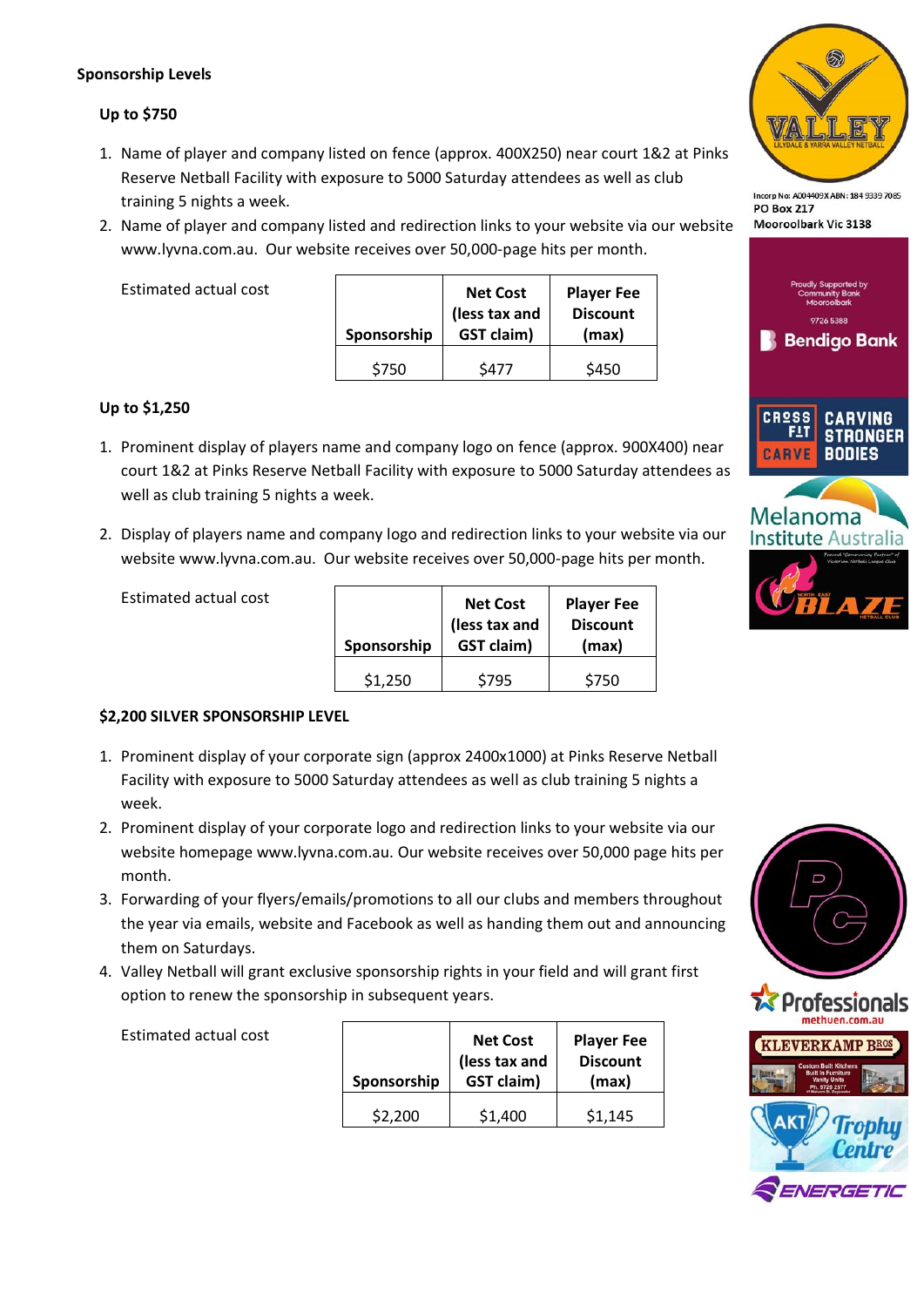#### **\$3,300 GOLD SPONSORSHIP LEVEL**

- 1. Prominent display of your corporate signs x 2 (approx 2400x1000) at Pinks Reserve Netball Facility.
- 2. The display of your corporate logo attached to all official letterheads and emails for Valley Netball (as shown with the Bendigo Bank logo on this letter) identifying you as a Gold Sponsor of our association.
- 3. Prominent display of your corporate logo and redirection links to your website via our website homepage www.lyvna.com.au. Our website receives over 50,000 page hits per month.
- 4. Invitations to attend and promote your business at our special events including Grand Final day, our Annual Representative Team tournament, and our Fundraising Tournament "Janelle's Miracle Netball Classic".
- 5. Naming rights to an Age Group Fixture eg (Bendigo Bank 15U section 1, Bendigo Bank 15U section 2, etc)
- 6. Forwarding of your flyers/emails/promotions to all our clubs and members throughout the year via emails, website and Facebook as well as handing them out and announcing them on Saturdays.
- 7. Valley Netball will grant exclusive sponsorship rights in your field and will grant first option to renew the sponsorship in subsequent years.

Estimated actual cost

| Sponsorship | <b>Net Cost</b><br>(less tax and<br><b>GST claim)</b> | <b>Player Fee</b><br><b>Discount</b><br>(max) |
|-------------|-------------------------------------------------------|-----------------------------------------------|
| \$3,300     | \$2,100                                               | \$1,145                                       |



Incorp No: A004409X ABN: 184 9339 7085 **PO Box 217** Mooroolbark Vic 3138